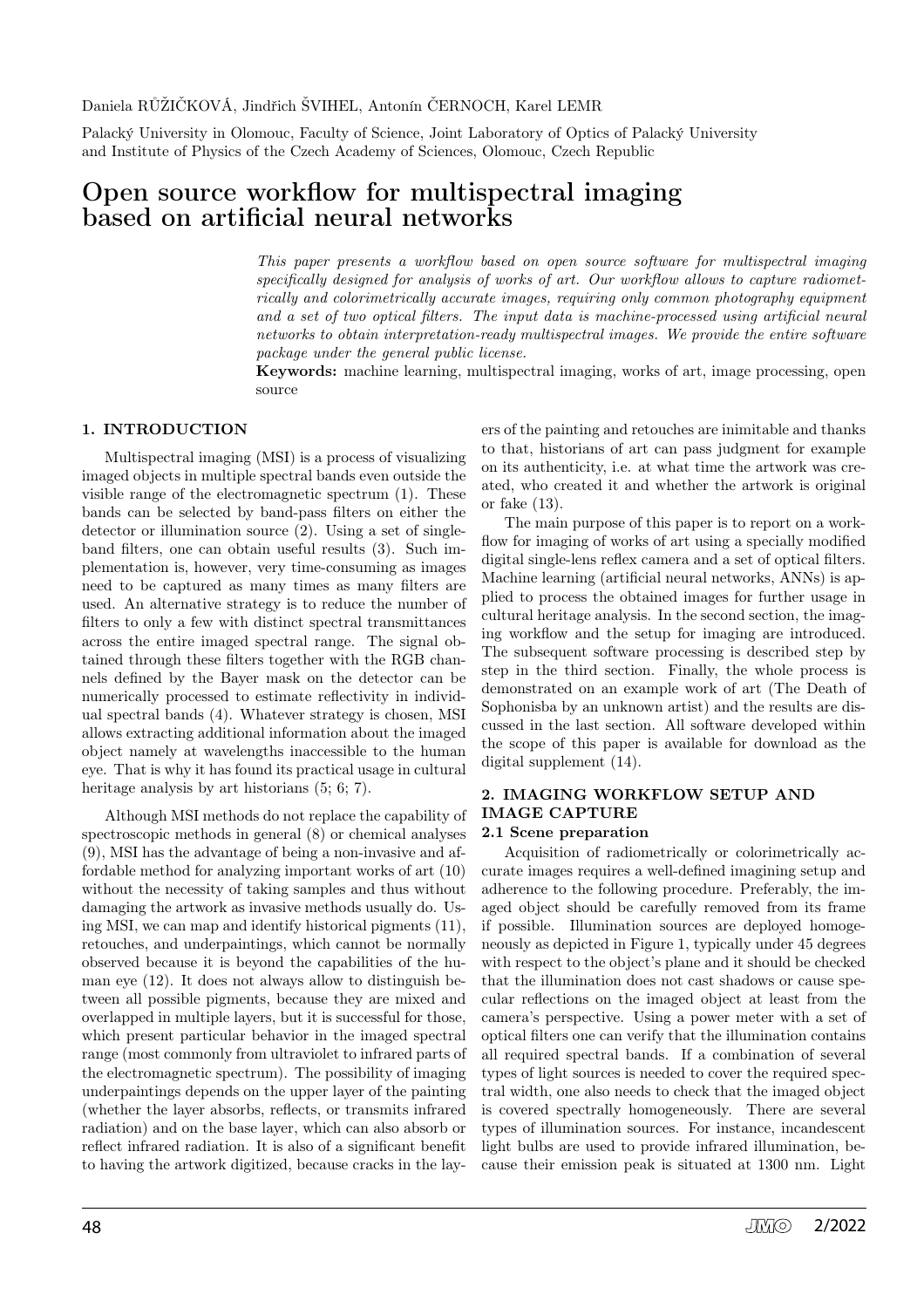panels with white and UV light tubes or LEDs provide visible and ultraviolet illumination. Attention should be paid to the white light source color rendering index (15).



Figure 1: 3D model of the scene preparation. Note the layout of illumination sources (1) and installation of calibrating equipment such as the surrounding white cards (2), white standard (3), black hole (4) and colorchecker  $(5).$ 

Despite all measures taken, the illumination is never perfectly homogeneous. To compensate in postprocessing, a set of reflectance white cards is placed in the scene around the object. The distance between the object and the camera has to be the same as the distance between the cards and the camera, which means that the surfaces of these cards should lie in the same plane defined by the object. At least one card should be placed near each corner of the object so that imaginary lines connecting neighboring cards do not crop the imaged object. In our experience, fastening these cards to the easer using tape or clothes pegs that are placed on the object is a practical solution. A black background can be placed behind the object if better contrast with the white cards is required. A 99 % white reflectance standard (in our case by Labsphere (16)), a black hole (in our case by Thorlabs (17)), and a colorchecker should be placed near the imaged object. All this equipment should be visible in all

photographs and shall be within the confines of imaginary lines, connecting neighboring white cards.

A camera (in our case Nikon D850 with internal UV and IR blocking filter removed) is placed on a tripod with its lens optical axis perpendicular to the canvas and the canvas should be in the center of the camera's field of view encompassing the white cards, white standard, and the black hole. The thermometer should be placed near the imaged object too to monitor temperature and to prevent damage by overheating by illumination sources. The camera should be set to save RAW chip data with the highest bit depth possible (14 bits for our camera). We recommend disabling all proprietary image enhancement provided by the camera. For stability reasons and direct computer processing the camera is connected to a computer.

Our software package provides a very simple command line interface cancli.py to control the camera. It makes use of the libgphoto2 library for Python. The program is started in terminal using command

$$
\hbox{python3 --i \:cancli.py --p,}
$$

where the parameter -p activates the camera and the parameter -i opens Python in an interactive mode. This program implements functions such as

 $mycam.setIso(*iso*value>),$ 

 $mycam.setSpeed(**shutter** speed>),$ 

 $mycam.setFnumber(*f* number>)$  or

 $mycam.focus(*focus shift*)$ .

These functions allow to set ISO, shutter speed, aperture number (typically  $f/11$ ) and even drive the focusing motors by a precise amount of steps according to conditions as needed. Focusing is much easier and more precise with the function  $mucam.previewHR()$  of the cancli.py compared to manual focusing and using either the viewer or built-in camera display. The  $mycam.previewHR()$  function captures a jpeg image in full resolution and transfers it to the computer where it can be displayed on the screen. Iterating the  $mycam.previewHR()$  and the  $mycam.focus(*focus shift>*)$  allows to obtain the sharpest images.

Finally, after setting the camera, a photo is taken using cancli.py's function mycam.capture(inspect=True). When the image is captured, proper exposure is visualized and displayed on a computer screen. Pixels with values too close to exposure saturation (greater than 94 % of dynamic range) are depicted red while pixels in the range of 82–94 % of dynamic range are depicted green. Our software performs a direct evaluation of exposure level in the RAW file. It is, thus, independent of any white balancing. Observing the white cards as well as the white standard colored in green assures the best exposure setting providing some reasonable margin. Manual inspection instead of machine-only processing is needed because overexposed pixels corresponding to direct reflections from metallic objects (e.g. screws) are present in the image, but do not represent a problem (are not withing the painting itself).

The image-capturing procedure described in previous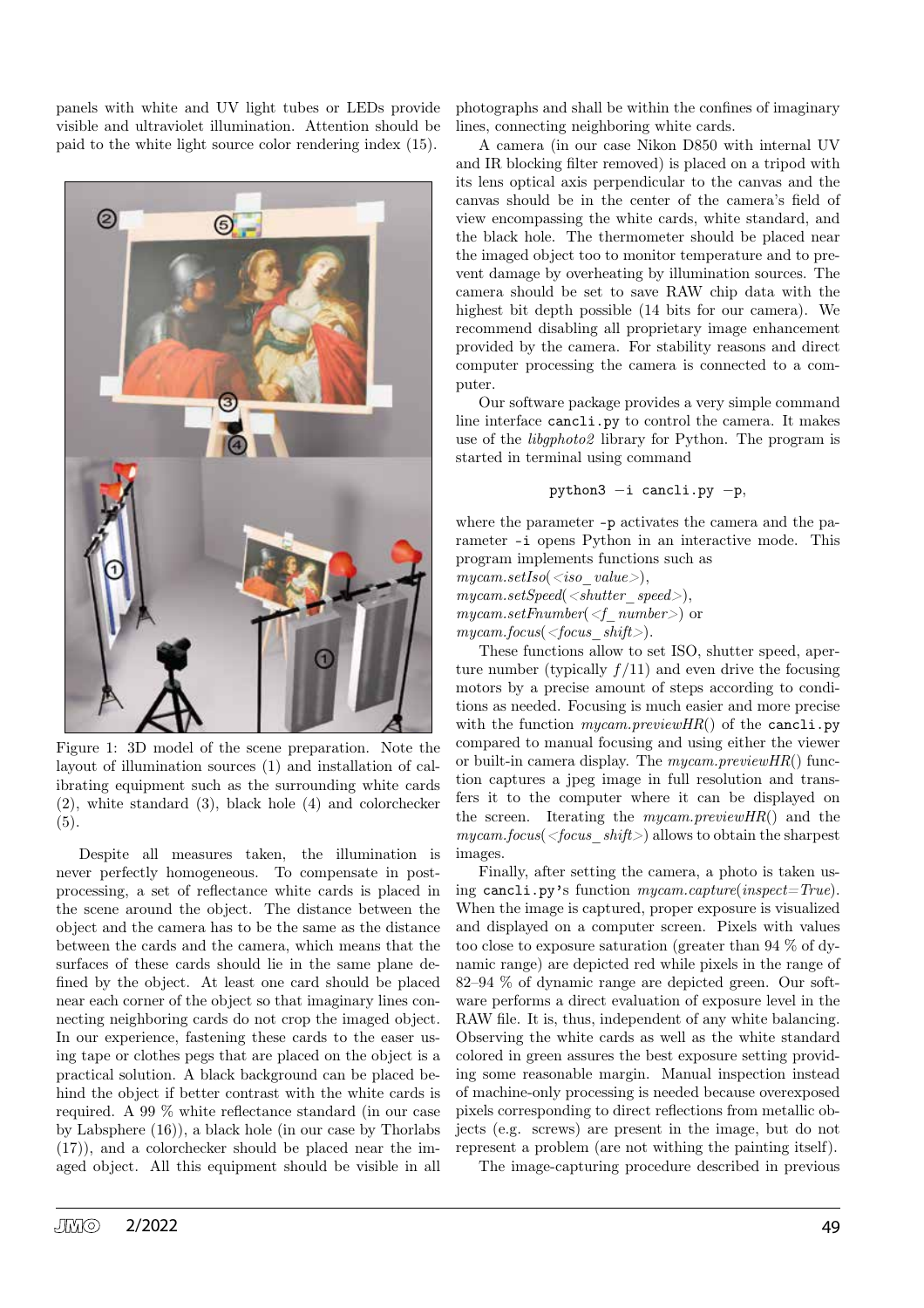paragraphs is repeated twice each time with a different filter attached to the camera lens. These two filters are labeled filter A and B and were purchased from Profilocolore company (see specifications in Ref. (18; 19)). Our method is not restricted to these particular filters. It can operate with any two filters with complementary transmittances in the entire range from 300 nm to 1000 nm.

## 3. IMAGE PROCESSING

For better readability, all processing steps described in the following text are also depicted in a diagram in Fig 2.



Figure 2: Image processing diagram depicting all steps as described in the text.

A Bayer mask (RGB color filters) is used in digital image sensors so that each pixel is filtered to record with different spectral sensitivity. Raw data from the sensor need to be converted from a RAW file format into RGB coordinates. A demosaicing algorithm is used to interpolate RGB values for each pixel. In our workflow, we use a free software called Rawtherapee<sup>1</sup>. Rawtherapee is set to perform only the following image processing tasks: expected electronic noise level subtraction, demosaicing, approximative white balancing (multiplication coefficients for RGB values all close to 1), and saving RGB data with Adobe RGB profile in a 16-bit TIFF file. For exact implementation, consult Rawtherapee website.

While changing filters, we may accidentally move the camera even without noticing so the same pixel coordinates in particular photos do not correspond to each other. That is why image registration (alignment) has to be done. To align overlapping images we use  $Hugin^2$  (free software) package command-line tool called align\_image\_stack with command

#### align\_image\_stack -a reg\_ -v -m -i –use-given-order <image\_file\_names>,

where -a causes the output images to be saved with reg\_ prefix, -v (means verbose) prints progress messages, -m optimizes field of view for all images, except for first, -i optimizes image center shift for all images, except for first and using –use-given-order the image order as given on the command line is preserved.

The subsequent step serves to subtract sensor noise (more exact noise subtraction), stretch contrast, and compensate for non-homogeneous illumination (flat field estimation). Points of interest in the image containing the white cards, white 99 % reflectance standards, and the black hole are manually marked, using the script

## python3 markItems.py <image\_file\_name>.

This process opens a preview on display and one can move a mouse cursor to the required area and press a hotkey to mark the point. The hotkeys are b to mark 94  $\%$  reflectance white cards,  $y$  to mark the black hole and  $m$  to mark 99 % white reflectance standard. Upon closing the markItems.py, the program saves the coordinates of these points of interest into an extra file. Next, images are processed using a program processTiff.py, which is started using command

## python3 processTiff.py <image\_file\_name> -H -i -w.

Command line arguments above perform the following operations: black hole subtraction (-H); flat-field interpolation based on the estimation of the illumination intensity using white cards (-i); exposure setting so that white reflectance standard has the right RGB value (-w). The processTiff.py program outputs images using Adobe RGB color space.

Using our program findColorchecker.py, started through command

python3 findColorChecker.py <list\_of\_image\_file\_names>,

the colorchecker is machine detected in each image. The program also returns RGB values of each patch and saves it into a data file colorchecker\_output.dat (when there are more photos containing colorchecker, the RGB values are written in extra columns).

Multispectral processing requires images taken using filters A and B. Our program processMultispectral.py is started through the command line similarly to previous programs

## python3 processMultispectral.py <list\_of\_image\_file\_names>.

The industry standard by Profilocolore defines the Hyperspectral Matching Functions  $HMF_i(\lambda)$ , where  $i \in (1, 7)$ 

<sup>1</sup>https://www.rawtherapee.com/

 $^2$ https://sourceforge.net/p/hugin/hugin/ci/default/tree/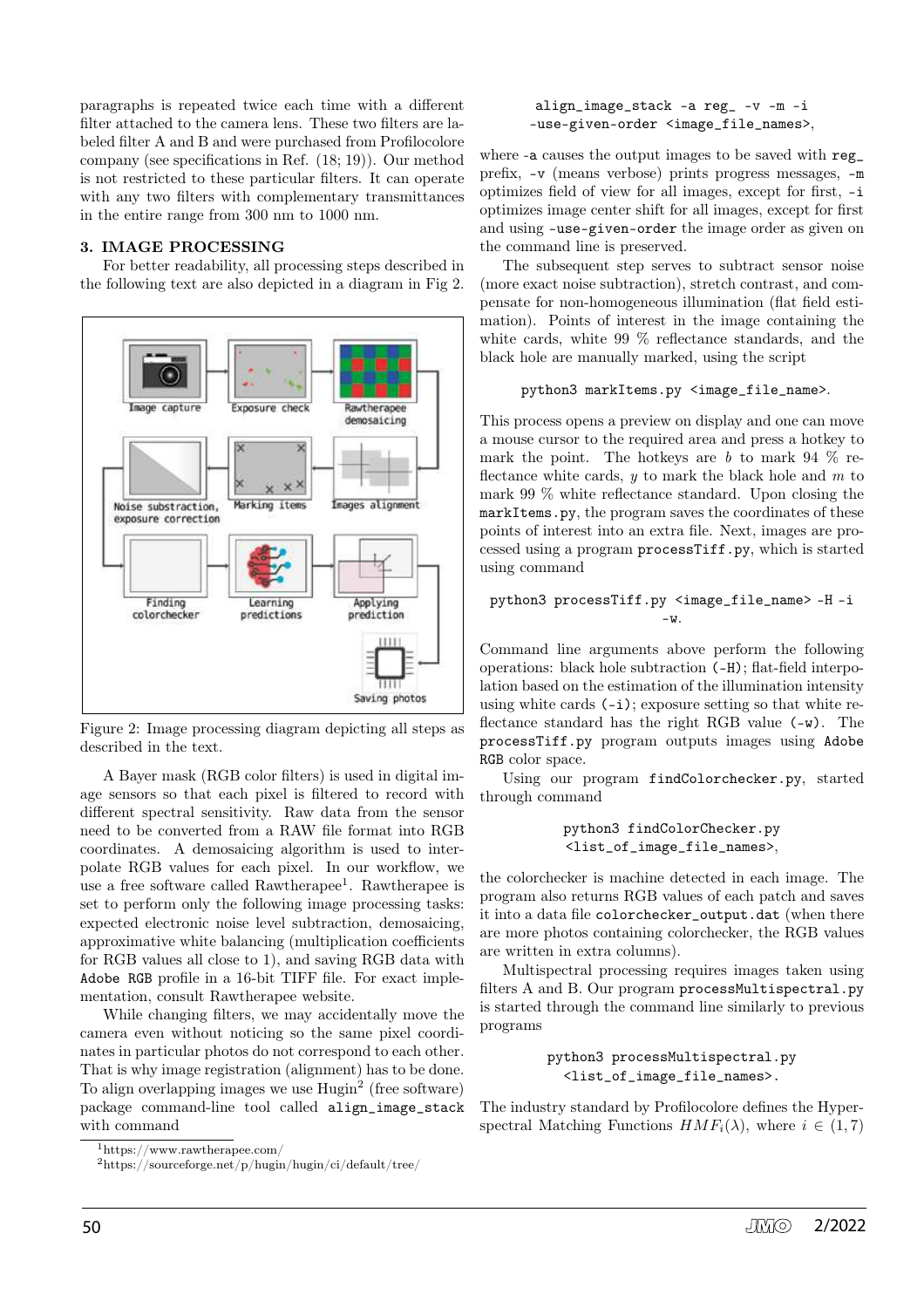(20). Given any point spectral reflectivity  $R(\lambda)$ , the hyperspectral values  $HV_i$  can be calculated

$$
HV_i = \sum_{\lambda=300 \text{ nm}}^{1000 \text{ nm}} R(\lambda) \cdot HMF_i(\lambda). \tag{1}
$$

For all the patches of our colorchecker, the hyperspectral values were obtained by direct spectroscopic measurement of reflectances  $R(\lambda)$  and the application of Eq. (1). These values are saved into a definition file colorchecker.refl. The ANN program takes the colorchecker photo data file (the measured  $RGB_{A,B}$  values of the patches obtained from photos taken using filters A and B) colorchecker\_output.dat and a colorchecker definition file colorchecker.refl and trains to predict hyperspectral responses  $\overline{HR_{ij}}$  (j indexes colorchecker patches) based on the RGB<sub>A,B</sub> values. The  $\overline{HR_{ij}}$  are then compared to the definition  $HR_{ij}$  through a mean squared error

$$
\Delta R^2 = \sum_{i,j} (\overline{HR_{ij}} - HR_{ij})^2.
$$
 (2)

The ANN is trained to minimize  $\Delta R$  difference between the predicted and the expected (definition) values. Then the prediction is applied to all pixels of the actual image.The result of multispectral processing is in our case seven photos in seven spectral bands. Those are ultraviolet (UV), blue (B), green (G), red (R), and three infrared  $(IR - 1, 2, 3)$ , corresponding to the seven hyperspectral matching functions.

#### 3.1 ANN performance test

Because a small training dataset is available, a crossvalidation technique (holdout method) is performed to establish how well the ANN was trained. The holdout method works out by removing part of the data set (in our case one patch of the colorchecker) and letting the rest of the data be used for training to get the predictions. The prediction is applied to the dataset, which was removed from the training and we can evaluate how the ANN training went. This is repeated several times for each patch on the colorchecker and the data set containing the differences  $\Delta R$  between the predicted and the definition values are obtained. As depicted in Figure 3, the average values for each of the spectral bands do not exceed 0.05 (the maximum value for spectral band IR2 is  $0.033 \pm 0.003$ ) concretely), which we deem to be a tolerable error.



Figure 3: The average values of the cross-validation for software extrapolated multispectral imaging mode.  $\Delta R$ value is depicted as a function of seven hypespectral bands.

#### 3.2 Ordinary visible imaging mode processing

As an additional bonus, our software package allows to estimate a colorimetrically correct photograph (in the visible part of the spectrum) of the imaged object. An image taken with the filter  $A^3$  is processed using processColors.py started on a command line

```
python3 processColors.py <image_file name>.
```
Similarly to multispectral processing above, the ANN makes use of the file

colorchecker\_output.dat,

but this time with a definition data file

colorchecker.dat.

The colorchecker.dat contains factory measured CIE XYZ (21) coordinates of each patch.

First of all, measured (obtained) RGB values of the colorchecker have to be converted into  $X, Y, Z$  coordinates and then (while assuming of D65 illuminant and Adobe RGB color space) into  $L^*, a^*, b^*$  coordinates. The definition data file is given in  $X, Y, Z$  coordinates, so it has to be converted into  $L^*, a^*, b^*$  as well. Then it is possible to measure the "distance" between the actual Lab coordinates and predicted Lab coordinates using Keras enabled<sup>4</sup> formula for CIE color difference CIEDE2000 squared (22). The ANN is considered to be successfully trained when the average CIEDE2000 becomes comparable to the just noticeable difference value of 2.3. By cross-validation, we found the average CIEDE2000 difference to be  $2.34 \pm 0.27$ . Then, after learning is performed and ANN is successfully trained, prediction (transformation) is applied to all pixels of the actual image. The software finally convert output (predicted)  $L^*, a^*, b^*$  coordinates through  $X, Y, Z$  back to the required Adobe RGB values. Adobe RGB 1998 profile is inserted into the output tiff file using ImageMagick. The result of the color processing is a colorimetrically correct photograph of the imaged object.

#### 4. CASE STUDY

In this section, we present the results of our workflow on one selected painting. In our case, the painting has enti-

<sup>&</sup>lt;sup>3</sup>The image should undergo the same preprocessing steps as described above: from demosaicing to automated colorchecker finding. <sup>4</sup>Keras enabled means that the formula can be calculated efficiently on a graphics card.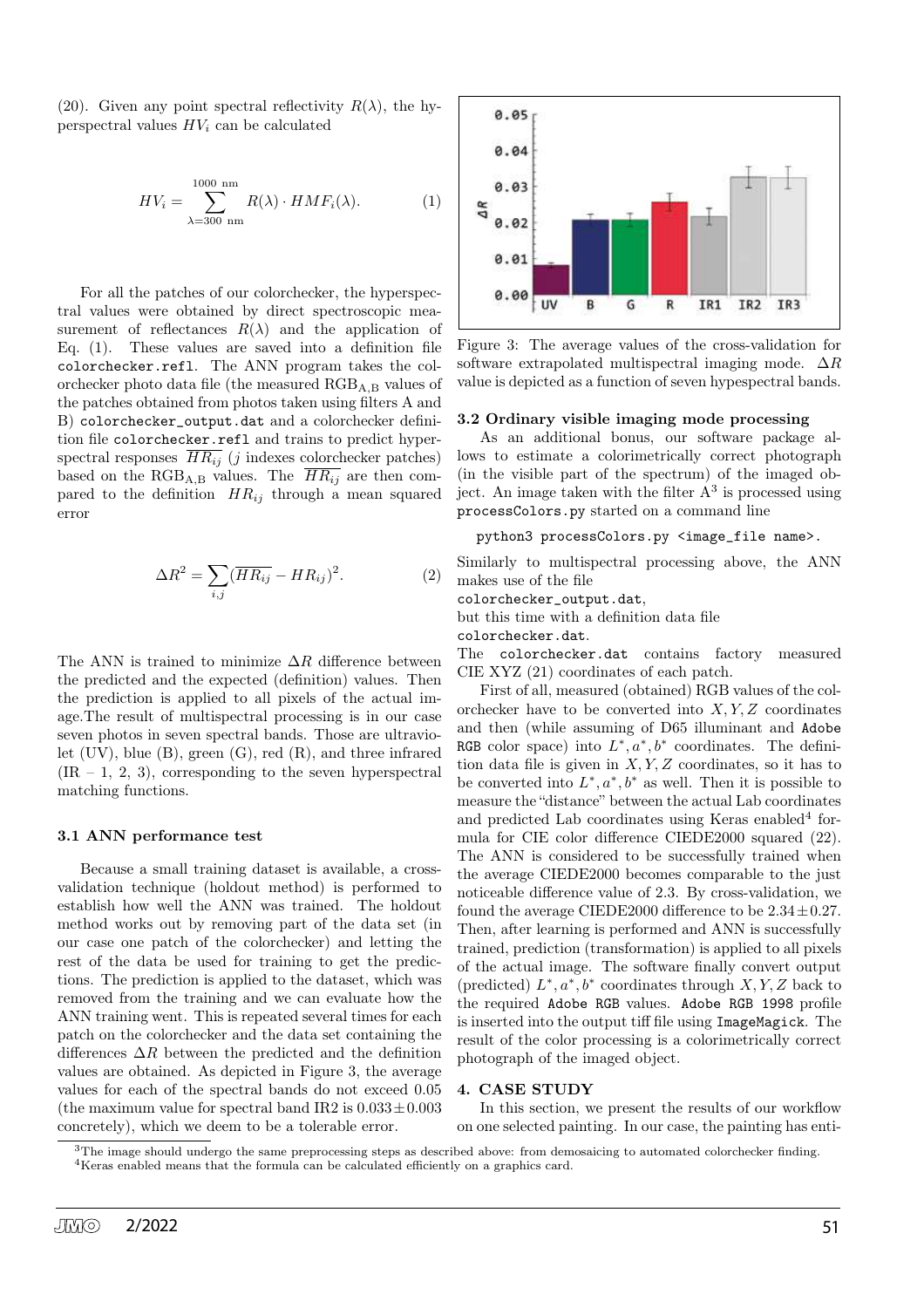tled The death of Sophonisba and is made by an unknown artist. Being the property of the archbishops of Olomouc, it was photographed at the Archbishop's Chateau Kroměříž.

By completely adhering procedure described in this paper we obtained seven multispectral images presented in Figure 4 and a colorimetric accurate photograph depicted in Figure 5.



Figure 4: Result of software extrapolated multispectral imaging mode processing – multispectral images in the range from UV to IR.



Figure 5: Result of ordinary visible imaging mode processing.

## 5. CONCLUSION

In this paper, we have described a meticulous workflow for multispectral imaging. Our workflow is fully based solely on open-source software including the specialized program that we distribute under a general public license. Although we have used some specific hardware components (e.g. camera, filters, colorchecker), the presented workflow does not rely on our particular choice.

To assess the quality of our procedure we have subjected the results to testing by a cross-validation method. We have found that in the case of multispectral imaging the maximum deviation between spectroscopically measured and ANN estimated hyperspectral value averaged over the entire training set was less than 5 %. This biggest deviation was found for the sixth hyperspectral band (around 850 nm). Colorimetric accuracy reaches CIEDE2000 difference of 2.34  $\pm$  0.27 close to just noticeable difference..

On the other hand, we have registered several limitations of this method. Namely, filter B transmits the UV and IR part of the electromagnetic spectrum at the same time and the ratios of RGB values in portions of these regions are similar, so one can object, that it is not clear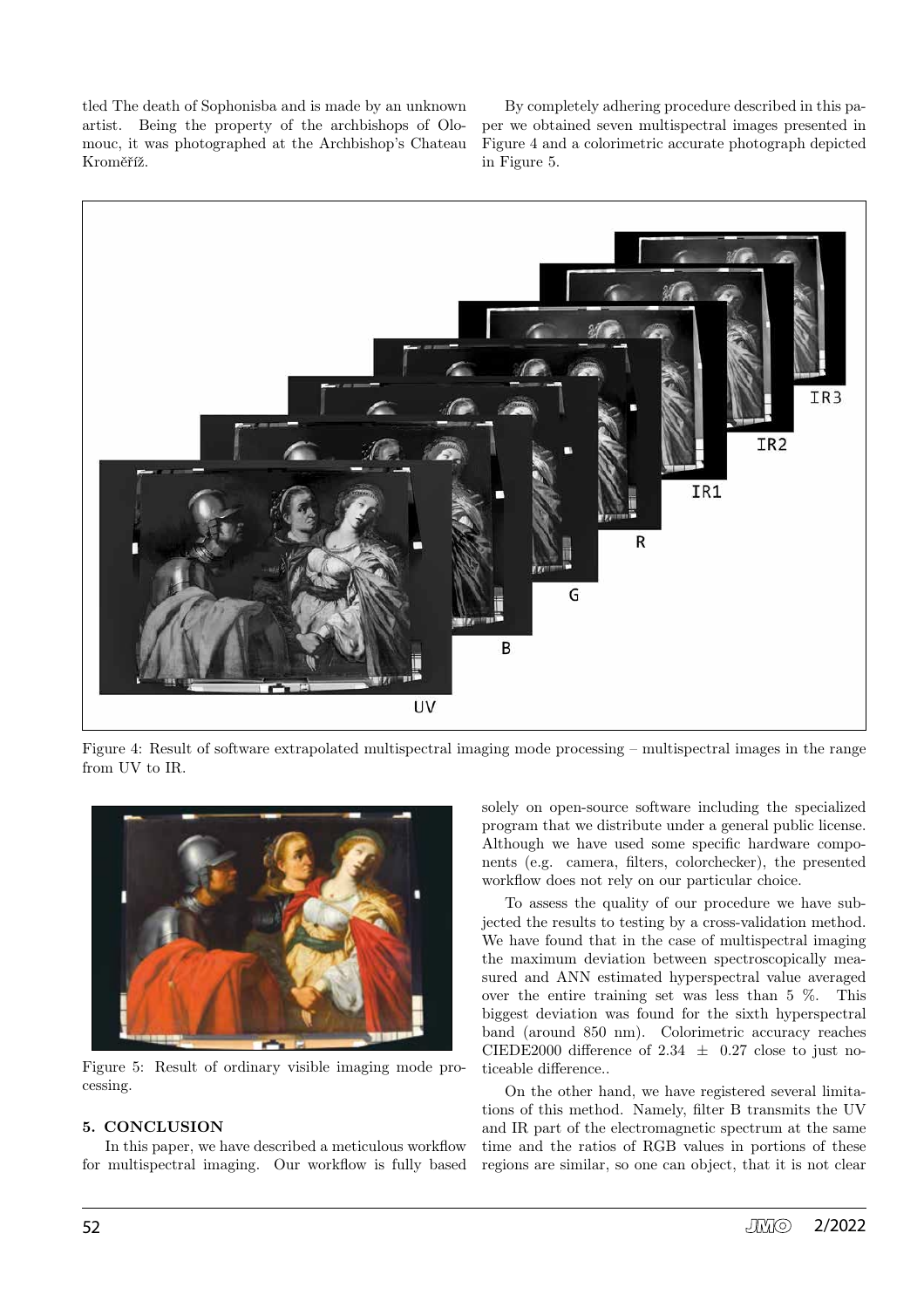which part of the spectrum caused the detection event. We thus believe that the estimation may be ambiguous, unstable or noisy. There may be a remedy to this issue by a designed different set of filters. Such analysis, however, goes beyond the scope of this paper. Further to that, it is usually difficult to sharply focus in UV and IR bands simultaneously at least with our lens. A third problem arises from the fact that the amount of detection events corresponding to IR radiation around 950 nm and UV radiation around 300 nm is comparable to noise level (while simultaneously preventing overexposure in the entire captured spectral range). This issue can be dealt with again by designing a different set of filters. Despite these limitations, we still believe that our method is conceptually valid and can serve as an invaluable tool in the analysis of cultural heritage.

## ACKNOWLEDGEMENT

The authors thank CESNET for data management services.

## FUNDING

This research was supported by ERDF/ESF "Arteca: Advanced physical-chemical methods of research and protection of cultural and artistic heritage", No. CZ.02.1.01/0.0/0.0/17\_048/0007378.

## REFERENCES

- [1] Xun Cao. *Hyperspectral/Multispectral Imaging*, pages 1–7. 01 2021. http://dx.doi.org/10.1007/978-3-030- 03243-2\_841-1.
- [2] George Themelis, Jung Sun Yoo, and Vasilis Ntziachristos. Multispectral imaging using multiplebandpass filters. *Opt. Lett.*, 33(9):1023–1025, May 2008. http://dx.doi.org/10.1364/OL.33.001023.
- [3] G Agresti, P Burrascano, G Calabró, C Colantonio, L Lanteri, S Laureti, M Melis, C Pelosi, M Ricci, and S Sfarra. Hypercolorimetric multispectral imaging and pulse compression thermography as innovative combined techniques for painting investigation: the case of a detached wall painting by pastura. *IOP Conference Series: Materials Science and Engineering*, 949, Nov 2020. http://dx.doi.org/10.1088/1757- 899x/949/1/012008.
- [4] R.W.G. Hunt and M. Pointer. Measuring colour: Fourth edition. *Measuring Colour: Fourth Edition*, 07 2011. http://dx.doi.org/10.1002/9781119975595.
- [5] Susana Del Pozo, Pablo Rodríguez-Gonzálvez, Luis Sánchez-Aparicio, A. Muñoz-Nieto, David Hernandez, Beatriz Felipe, and Diego González-Aguilera. Multispectral imaging in cultural heritage conservation. *ISPRS - International Archives of the Photogrammetry, Remote Sensing and Spatial Information Sciences*, XLII-2/W5:155–62, 08 2017. http://dx.doi.org/10.5194/isprs-archives-XLII-2-W5-155-2017.
- [6] Cerys Jones, Christina Duffy, Adam Gibson, and Melissa Terras. Understanding multispectral imaging of cultural heritage: Determining best practice in msi analysis of historical artefacts. *Journal of Cultural Heritage*, 45:339–350, 2020. http://dx.doi.org/10.1016/j.culher.2020.03.004. URL: https://www.sciencedirect.com/science/ article/pii/S1296207419308064.
- [7] Antonino Cosentino. Multispectral imaging and the art expert. *Spectroscopy Europe*, 27, 01 2015.
- [8] James Robinson, Eileen Frame, and George Frame. *Introduction to Spectroscopy*, pages 61–100. 05 2021. http://dx.doi.org/10.1201/b21879-2.
- [9] Barbara Berrie. Rethinking the history of artists' pigments through chemical analysis. *Annual review of analytical chemistry (Palo Alto, Calif.)*, 5:441–59, 07 2012. http://dx.doi.org/10.1146/annurev-anchem-062011-143039.
- [10] Rijksmuseum. The initial results of operation night watch, 2020. URL: https://www.rijksmuseum.nl /en/the-initial-results-of-operation-night -watch.
- [11] Antonino Cosentino. Identification of pigments by multispectral imaging: A flowchart method. *Heritage Science*, 2:12, 04 2014. http://dx.doi.org/10.1186/2050-7445-2-8.
- [12] Joanne Dyer, Giovanni Verri, and John Cupitt. *Multispectral Imaging in Reflectance and Photo-induced Luminescence modes: A User Manual*. 10 2013.
- [13] Anna Pelagotti, Andrea Del Mastio, Alessia De Rosa, and Alessandro Piva. Multispectral imaging of paintings. *Signal Processing Magazine, IEEE*, 25:27–36, 08 2008. http://dx.doi.org/10.1109/MSP.2008.923095.
- [14] Digital supplement containing software sources available from publisher's website.
- [15] Jan Gooch. *Color Rendering Index*, pages 157–157. 01 2011. http://dx.doi.org/10.1007/978-1-4419-6247- 8\_2663.
- [16] Labsphere. Spectralon diffuse reflectance targets, 2020. SRT-99-020. URL: https://www.artisant g.com/info/Labsphere\\_SRT\\_99\\_120\\_Datashe et\\_201591892113.pdf.
- [17] Thorlabs. Beam trap, 2013. BT600. URL: https: //www.thorlabs.com/drawings/\\2785d435c48c 70aa-FEA80DF1-9138-62E9-9671F1A50D91F8A7/B T600\\_M-SpecSheet.pdf.
- [18] Profilocolore. Measurement report transmission, 2021. URL: https://www.profilocolore.com/ wp-content/uploads/2021/05/PFCL-A\\_77x2.pdf.
- [19] Profilocolore. Measurement report transmission, 2021. URL: https://www.profilocolore.com/ wp-content/uploads/2021/05/PFCL-B\\_77x2.pdf.